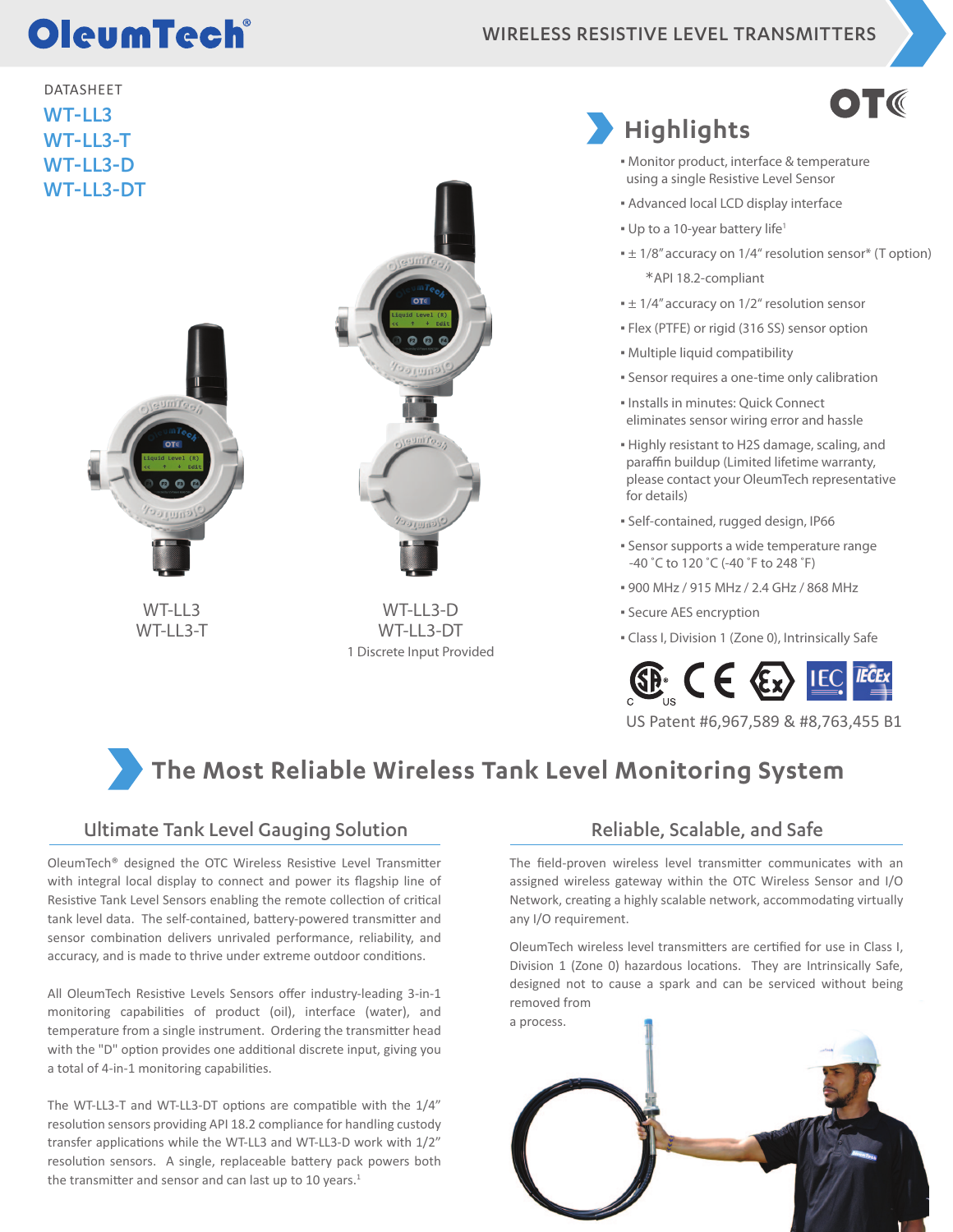

#### Wireless: 900 MHz, 915 MHz, 2.4 GHz, 868 MHz Battery-powered, life up to 10 years<sup>1</sup>

#### **OleumTech Level Sensors are Ideal for:**

Production Tanks | Water Tanks | SWD Locations | Separators Condensate Tanks | Midstream Collection and Blend Tanks Refinery Holding Tanks | Chemical Tanks | and Many Others

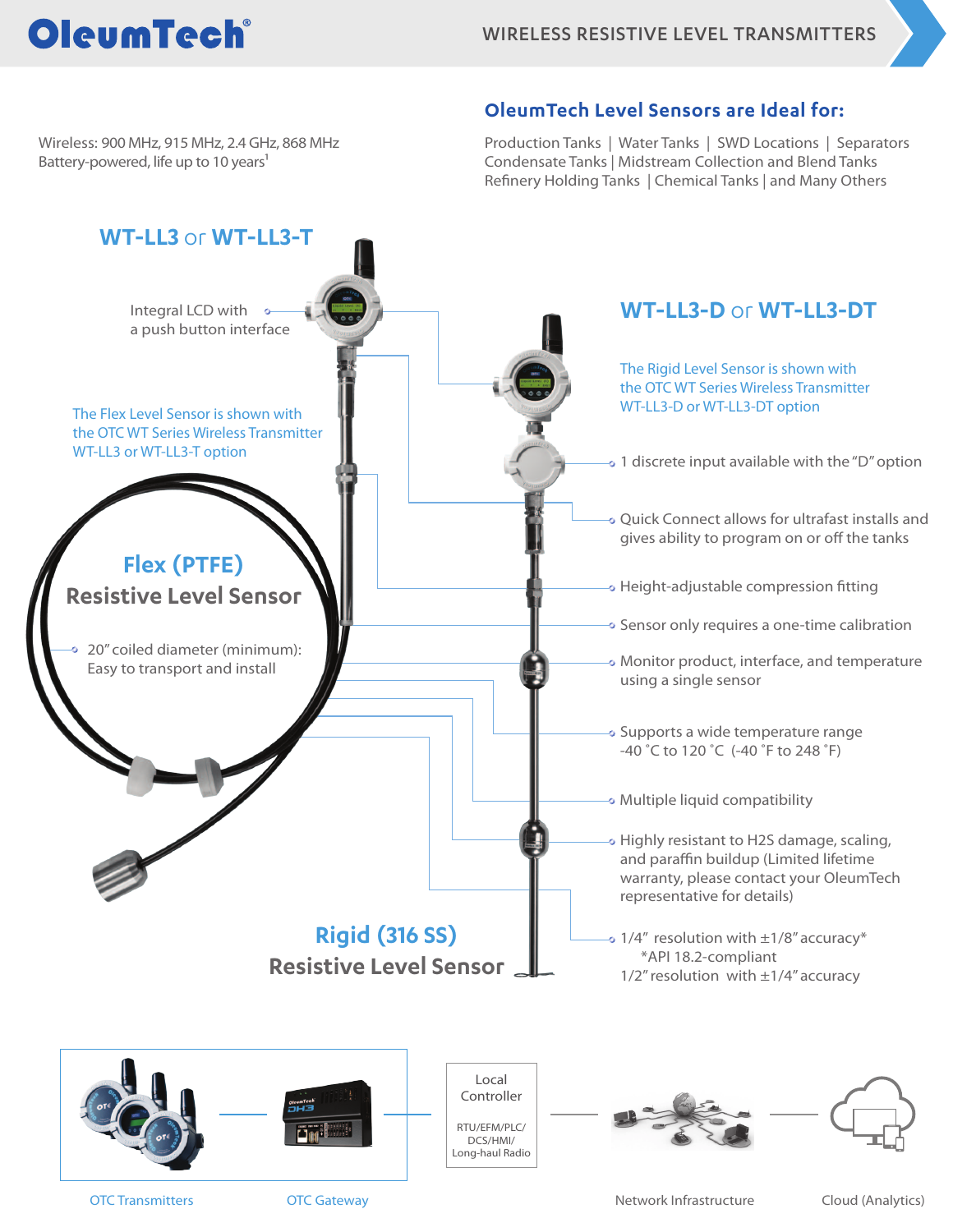# OleumTech®

#### $HADOMAPC$ Technical Specifications (Transmitter) Networking Diagram

| <b>MARUWARE FEAIURES</b>                 |                                                                                                                 |  |  |
|------------------------------------------|-----------------------------------------------------------------------------------------------------------------|--|--|
| <b>Device Functionality</b>              | OTC Wireless Transmitter with Support for Resistive Level Sensors                                               |  |  |
|                                          | · WT-LL3: 1/2" Resolution: Product, Interface and Temperature (6-pin Quick Connect)                             |  |  |
|                                          | WT-LL3-D: 1/2" Resolution: Discrete Input + Product, Interface and Temperature (6-pin Quick Connect)            |  |  |
| <b>Model Configuration</b>               |                                                                                                                 |  |  |
|                                          | · WT-LL3-T: 1/4" Resolution: Product, Interface and Temperature (8-pin Quick Connect)                           |  |  |
|                                          | WT-LL3-DT: 1/4" Resolution: Discrete Input + Product, Interface and Temperature (8-pin Quick Connect)           |  |  |
| <b>Embedded Controller</b>               | · Ultra-Low Power RISC Microcontroller with Internal FLASH (Field Upgradeable)                                  |  |  |
| Configuration                            | · Standard RS232 Serial / BreeZ® Software for PC (v5.5 or higher for 1/4" Resolution Models) or LCD Interface   |  |  |
| Resolution                               | · Resolution Depends on Sensor Type: 1/4" (6.4 mm) or 1/2" (12.7 mm)                                            |  |  |
|                                          | · 1/4" Resolution Sensor: ±1/8" Accuracy; 1/2" Resolution Sensor: ±1/4" Accuracy                                |  |  |
| Accuracy                                 | ⋅6.4 mm Resolution Sensor: ±3.2 mm Accuracy; 12.7 mm Resolution Sensor: ±6.4 mm Accuracy                        |  |  |
| Discrete Input                           | · Dry Contact, NPN (Sink), Debounce Filter 20 - 2000 ms, 16-bit Counter (Available on WT-LL3-D/WT-LL3-DT)       |  |  |
|                                          |                                                                                                                 |  |  |
| Power Source                             | · Self-Contained, Internal 3.6 Vdc Lithium Battery                                                              |  |  |
| Internal Battery Life                    | · Up to 10 Years, Based on User Defined Reporting Intervals                                                     |  |  |
| Local LCD Display                        | · 32-Character Display (16x2 Lines) with 4 Function Keys + Read Button                                          |  |  |
| Instantly Readable Data                  | · Product / Interface / Temperature / Battery Voltage / RF Status / Optional Discrete Input                     |  |  |
| Minimum Sensor Read Interval · 5 Seconds |                                                                                                                 |  |  |
| <b>Local Configuration</b>               | Integral LCD with Four Push Button Interface                                                                    |  |  |
|                                          |                                                                                                                 |  |  |
| <b>Device Diagnostics</b>                | · Health Tags: Battery Voltage, Received Signal Strength Indication (RSSI), RF Refresh, RF Timeout, Error Codes |  |  |
| <b>WIRELESS COMMUNICATIONS</b>           |                                                                                                                 |  |  |
| Radio Band                               | · ISM Band (License-Free)                                                                                       |  |  |
| 900 MHz / 915 MHz                        | · FHSS, FSK, AES Encryption 256-bit (900 MHz), 128-bit (915 MHz)                                                |  |  |
| 2.4 GHz                                  | · DSSS, AES Encryption 128-bit                                                                                  |  |  |
| 868 MHz                                  | · LBT-AFA, AES Encryption 128-bit                                                                               |  |  |
| Bit Rate                                 | . 900/915 MHz: 9600 bps / 115.2 kbps; 2.4 GHz: 250 kbps; 868 MHz: 80 kpbs                                       |  |  |
|                                          |                                                                                                                 |  |  |
| Output Power (Max)                       | . 900/915 MHz: 10 mW; 2.4 GHz: 63 mW; 868 MHz: 25mW                                                             |  |  |
| <b>Receiving Sensitivity</b>             | .900/915 MHz: -110 dBm @ 9600 bps, -100 dBm @ 115.2 kbps                                                        |  |  |
|                                          | 2.4 GHz: -101 dBm @ 250 kbps; 868 MHz: -106 dBm @ 80 kbps                                                       |  |  |
|                                          | .900/915 MHz: Up to 7500 Feet / 1.4 Miles (2.3 km) with Clear Line of Sight <sup>2</sup>                        |  |  |
| RF Range                                 | . 2.4 GHz: Up to 4.3 Miles (7 km) with Clear Line of Sight <sup>2</sup>                                         |  |  |
|                                          | 868 MHz: Up to 5.2 Miles (8.4 km) with Clear Line of Sight <sup>2</sup>                                         |  |  |
|                                          |                                                                                                                 |  |  |
|                                          |                                                                                                                 |  |  |
| <b>CERTIFICATIONS &amp; COMPLIANCE</b>   |                                                                                                                 |  |  |
| EMC/EMI                                  | · FCC Part 15 (USA), IC ICES-003 (Canada), ACMA (Australia)                                                     |  |  |
|                                          | · AS/NZS CISPR 32 (Australia), EN55032 & EN55024 (EU)                                                           |  |  |
|                                          | · Class I, Division 1, Groups A, B, C, D T3C; Ex ia IIC T3                                                      |  |  |
| Safety                                   | · Class I, Zone 0; AEx ia IIC T3                                                                                |  |  |
|                                          | · ATEX: Sira 13ATEX2142X; Ex ia IIC T3 Ga; II 1 G                                                               |  |  |
| CE & IEC REEX                            | · IECEx: SIR 13.0054X; Ex ia IIC T3 Ga                                                                          |  |  |
| <b>MECHANICAL SPECIFICATIONS</b>         |                                                                                                                 |  |  |
| Dimensions: LL3, LL3-T                   | .5.5" (W) x 7.9" (H) x 4.4" (D) / 140 mm (W) x 201 mm (H) x 112 mm (D)                                          |  |  |
|                                          |                                                                                                                 |  |  |
| Dimensions: LL3-D, LL3-DT                | .5.5" (W) x 12.9" (H) x 4.4" (D) / 140 mm (W) x 328 mm (H) x 112 mm (D)                                         |  |  |
| <b>Package Dimensions</b>                | . 10.25" (W) x 14" (H) x 6.5" (D) / 260mm (W) x 356mm (H) x 165mm (D)                                           |  |  |
| Package Weight                           | · WT-LL3/WT-LL3-T: ~5.5 lbs (2.5 kg), WT-LL3-D/WT-LL3-DT: 7 lbs (3.2 kg)                                        |  |  |
| <b>Connection Fitting</b>                | · Quick Connect Adapter to Sensor - No Wiring Required                                                          |  |  |
| <b>Enclosure Casing Material</b>         | · Type 4X Aluminum; IP66                                                                                        |  |  |
| <b>GENERAL SPECIFICATIONS</b>            |                                                                                                                 |  |  |
|                                          | · Sensor: Ambient Temperature (Class I, Division 1): -40 °C to 120 °C (-40 °F to 248 °F)                        |  |  |
|                                          | Transmitter: Ambient Temperature (Class I, Division 1 / Zone 0): -40 °C to 70 °C (-40 °F to 158 °F)             |  |  |
|                                          |                                                                                                                 |  |  |
| <b>Operating Conditions</b>              | · LCD Screen -20 °C to 70 °C (-4 °F to 158 °F)                                                                  |  |  |
|                                          | Transmitter: Ambient Temperature (Non-Hazardous Applications): -40 °C to 80 °C (-40 °F to 176 °F)               |  |  |
|                                          | · LCD Screen -20 °C to 70 °C (-4 °F to 158 °F)                                                                  |  |  |
|                                          | · Humidity: 0 to 99 %, Non-Condensing                                                                           |  |  |
| Warranty                                 | 2-Year Parts and Labor                                                                                          |  |  |
| Country of Origin                        | $\cdot$ USA                                                                                                     |  |  |
| ORDERING INFORMATION                     |                                                                                                                 |  |  |
| Model Numbers                            | · 1/2": WT-xxxx-LL3, 1/4": WT-xxxx-LL3-T, 1/2" w/ DI: WT-xxxx-LL3-D, 1/4" w/ DI: WT-xxxx-LL3-DT                 |  |  |
|                                          |                                                                                                                 |  |  |
|                                          | · xxxx = 900 MHz: 0900 / 915 MHz: 0915 / 2.4 GHz: 2400 / 868 MHz: 0868                                          |  |  |
| <b>Wirelessly Connects To</b>            | OTC Wireless Gateway                                                                                            |  |  |
| Configuration Cable                      | · SX1000-CC2, 20-ft All-in-One Configuration Cable                                                              |  |  |
| <b>Replacement Battery</b>               | · Use OleumTech SX1000-BP3 Only                                                                                 |  |  |
| <b>SENSOR COMPATIBILITY</b>              |                                                                                                                 |  |  |
| 1/2" Sensor Kits w/Float(s)              | · 1/2" TGxxxFxx (Flex) and ZGxxxFxx (Rigid) are Compatible with WT-LL3 and WT-LL3-D                             |  |  |

<sup>1</sup>Ambient temperature and one transmission per 1 min interval without any retries were used to calculate battery life. Actual battery life may vary depending on environmental factors, application, and usage. Use data shown above only as general point of reference. See OleumTech Battery Life Expectancy Chart for predicted battery life based on reporting interval.

<sup>2</sup> The maximum RF range data was collected under optimal test conditions, including a clear line of sight between antennas. Actual wireless RF range may vary depending on location, RF interference, weather, antenna type, cable type, and line of sight.

©2019 OleumTech Corporation. All rights reserved. OleumTech and BreeZ are registered trademarks of OleumTech Corporation in the United States. All other trademarks and trade names are the property of their respective holders. Specifications, design, and product descriptions subject to change All other trademarks and trade names are the property of their respective holders. Specifications, design, and product descriptions subject to change<br>without notice. This device contains proprietary intellectual property p